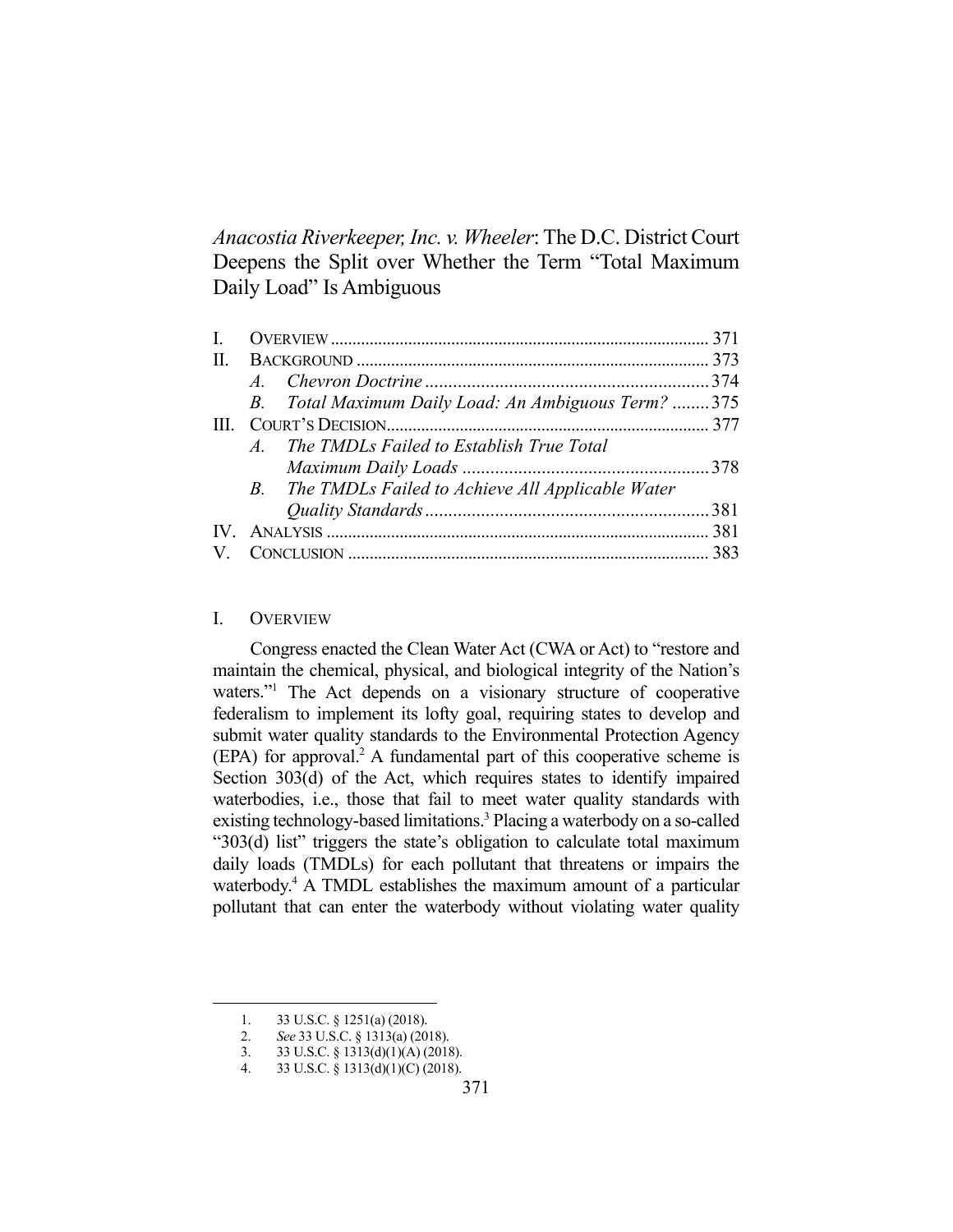standards; this limitation serves as a starting point for restoring water quality in impaired bodies.<sup>5</sup>

 In 2004, the EPA approved TMDLs for fecal bacteria in the Anacostia and Potomac Rivers, establishing annual loads and maximum monthly loads.<sup>6</sup> However, the D.C. Circuit held in 2006 that the CWA established a clear directive to set total maximum *daily* loads; thus, the 2004 fecal bacteria TMDLs were insufficient.<sup>7</sup> The District of Columbia (the District) revised the TMDLs to include two sets of figures for *E. coli* pollutant limits: an annual load limit and daily load expressions.<sup>8</sup> The TMDLs explained that the daily load expressions represented "a value which when exceeded indicates [a] *likelihood* that water quality will not be attained."<sup>9</sup> Though the EPA approved these TMDLs, District of Columbia Water and Sewer Authority (DC Water)—the owner and operator of Blue Plains wastewater treatment facility—challenged this approval.<sup>10</sup> DC Water alleged that daily load allocations for the facility were set too low.<sup>11</sup> In response, the EPA indicated in its revised rationale that the daily expressions did not represent "never-to-be-exceeded-on-a-daily-basis" targets.12 Subsequently, environmental groups filed suit against the EPA alleging that the TMDLs for *E. coli* bacteria in the Anacostia and Potomac Rivers were insufficient to meet the requirements set out in the CWA.13 DC Water intervened as a defendant.<sup>14</sup> All parties then moved for summary judgment.15 The District Court for the District of Columbia *held* that the EPA violated the plain language of the Clean Water Act and acted arbitrarily and capriciously when it approved the TMDLs that failed to establish daily maximum discharge limits; the court further held that the EPA unreasonably assumed that achievement of numeric water quality criteria would automatically lead to achievement of narrative criteria.

 <sup>5.</sup> *Id.*; *see also Overview of Total Maximum Daily Loads*, EPA (last updated Sept. 13, 2018), https://www.epa.gov/tmdl/overview-total-maximum-daily-loads-tmdls [https://perma.cc/ EUT9-5AAU?type=image].

 <sup>6.</sup> Anacostia Riverkeeper, Inc. v. Wheeler, 404 F. Supp. 3d 160, 166 (D.D.C. 2019).

 <sup>7.</sup> *Id.* (citing Friends of the Earth v. EPA, 446 F.3d 140 (D.C. Cir. 2006) (holding that the plain language of the CWA requires states to set daily pollutant limits for impaired waterbodies)).

 <sup>8.</sup> *Wheeler*, 404 F. Supp. 3d at 167.

 <sup>9.</sup> *Id.* (quoting D.C.'s TMDL submission to EPA No. 0011839 (emphasis added)).

 <sup>10.</sup> *Wheeler*, 404 F. Supp. 3d at 168. Blue Plains is the largest advanced wastewater treatment facility in the world. *Id.* at 166.

 <sup>11.</sup> *Id.* at 168.

 <sup>12.</sup> *Id.* at 169 (quoting EPA's revised decision rationale No. 0013939).

 <sup>13.</sup> *Id.* at 163.

 <sup>14.</sup> *Id.*

 <sup>15.</sup> *Id.*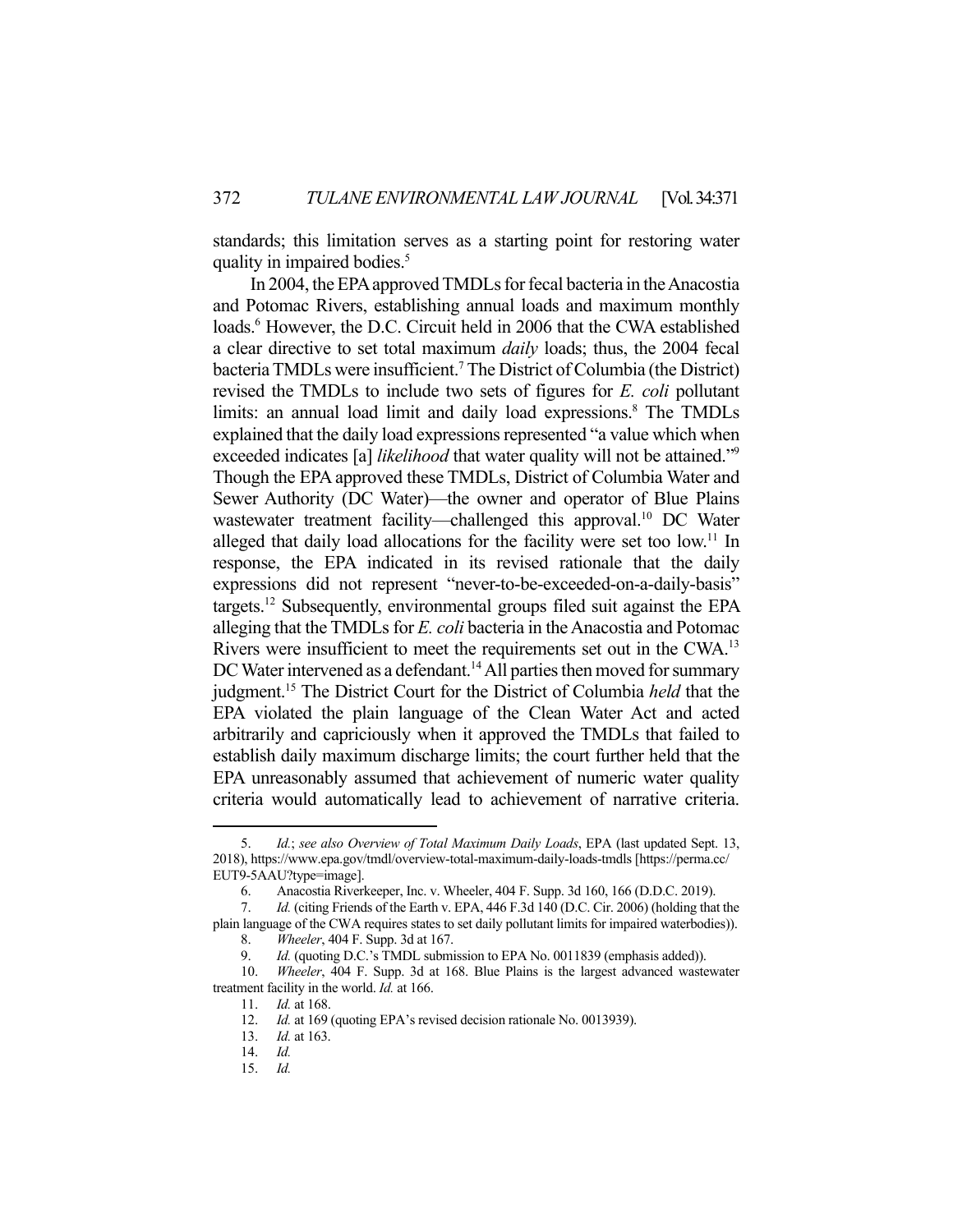*Anacostia Riverkeeper, Inc. v. Wheeler*, 404 F. Supp. 3d 160 (D.D.C. 2019).

### II. BACKGROUND

 Under the CWA's statutory scheme, states are required to develop water quality standards for the waterbodies within their borders.<sup>16</sup> Water quality standards contain two elements: water quality criteria and designated uses.17 Water quality criteria are measures of the conditions of a waterbody, while designated uses reflect the manner in which the water is to be utilized.18 Water quality criteria can be expressed in numeric or narrative terms.<sup>19</sup> For example, the District of Columbia has four water quality criteria for *E. coli*,<sup>20</sup> two of which are numeric,<sup>21</sup> and two of which are narrative.<sup>22</sup> The National Pollutant Discharge Elimination System (NPDES) enforces the water quality criteria by requiring point source dischargers to obtain the proper permit before discharging effluent into any waters of the United States.<sup>23</sup>

 If the state determines that a waterbody is impaired, it must develop a TMDL that specifies "the absolute amount of particular pollutants the entire water body can take on while still satisfying all water quality standards."<sup>24</sup> This translates into wasteload and load allocations. A wasteload allocation is the amount of allowable effluent discharge from point sources, whereas a load allocation is the amount of allowable pollution from non-point sources.<sup>25</sup> The sum of these allocations constitutes the TMDL.<sup>26</sup> A TMDL is not self-executing, however; the permitting agency is required to grant permits "consistent with the assumptions and requirements of any available wasteload allocation."27

 <sup>16. 33</sup> U.S.C. § 1313(a) (2018).

 <sup>17.</sup> *See* Anacostia Riverkeeper, Inc. v. Jackson, 798 F. Supp. 2d 210, 215 (D.D.C. 2011) [hereinafter referred to as *Jackson*].

 <sup>18.</sup> *Id.*

 <sup>19. 40</sup> C.F.R. § 131.3(b) (2019).

 <sup>20.</sup> *Wheeler*, 404 F. Supp. 3d at 165.

 <sup>21.</sup> *Id.* at 165-66 (explaining that the relevant numeric criteria set a geometric mean and a single sample value for *E. coli* concentration in the District's waters).

 <sup>22.</sup> *Id.* at 165 (quoting D.C. Mun. Reg. 21 §§ 1101, 1199) (E.g., "[t]he surface waters of the District shall be free from substances in amounts or combinations that . . . [c]ause injury to, are toxic to, or produce adverse physiological or behavioral changes in humans[.]").

 <sup>23. 33</sup> U.S.C. § 1342, 1362(14) (2018) ("The term 'point source' means any discernible, confined and discrete conveyance.").

 <sup>24.</sup> *Jackson*, 798 F. Supp. 2d at 216 (citing 33 U.S.C. § 1313(d)(1)(C)).

 <sup>25. 40</sup> C.F.R. §§ 130.2(g)-(h) (2019).

 <sup>26.</sup> *Id.* § 130.2(i).

 <sup>27. 40</sup> C.F.R. § 122.44(d)(1)(vii)(B) (2019).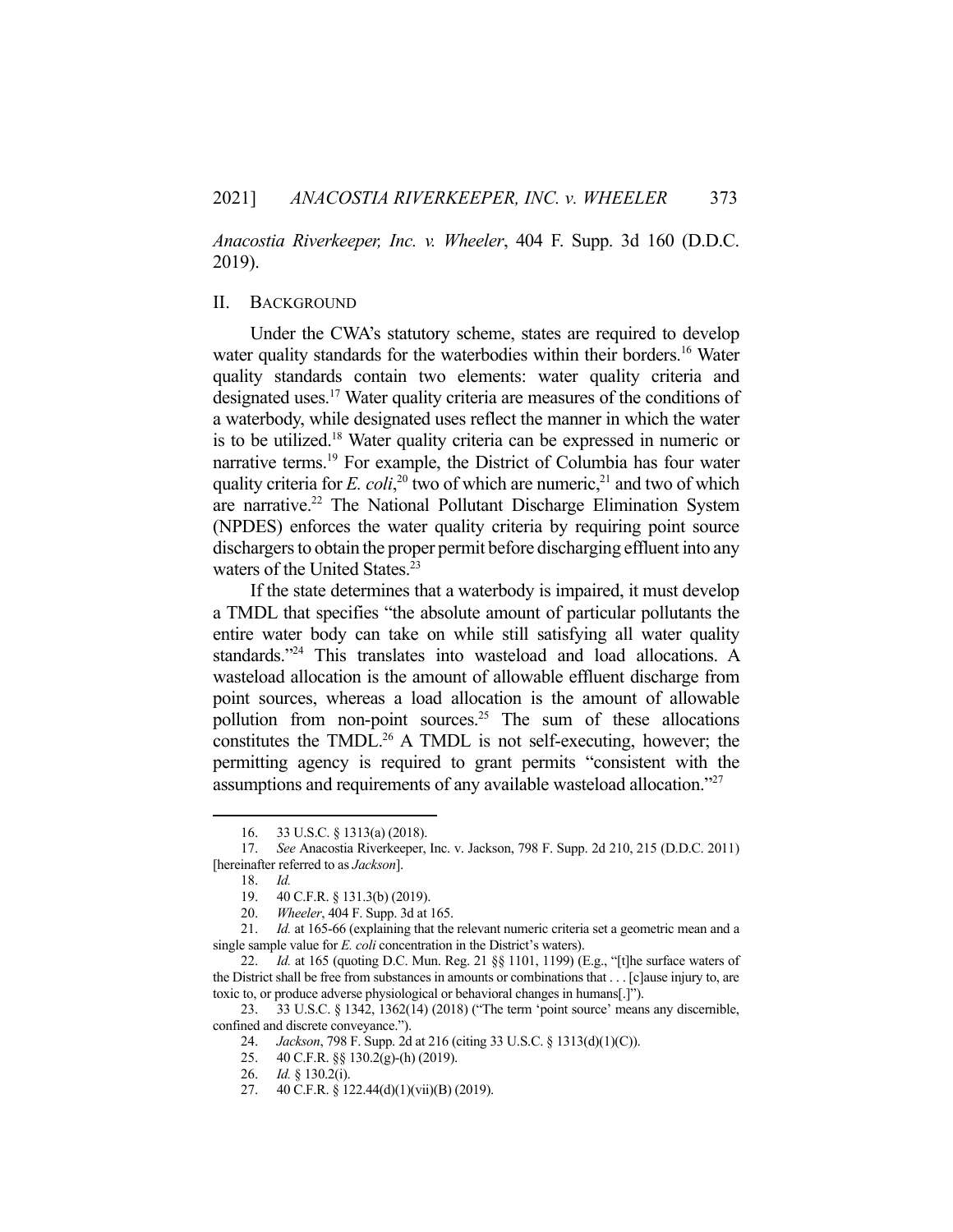Additionally, the EPA retains oversight of state-developed TMDLs.<sup>28</sup> This means the EPA must either approve or deny a TMDL, and if it denies a state's proposed TMDL, the EPA is required to develop a replacement.<sup>29</sup> The EPA's approval or denial of a TMDL is subject to judicial review under the Administrative Procedure Act, which requires courts to "hold unlawful and set aside agency action, findings, and conclusions found to be arbitrary, capricious, an abuse of discretion, or otherwise not in accordance with the law[.]"30

## *A. Chevron Doctrine*

 In *Chevron, Inc. v. Natural Resources Defense Council*, a case involving a unique interpretation of the term "stationary source" under the Clean Air Act, the Supreme Court established a two-step analysis to determine the level of judicial deference afforded to an agency's statutory interpretation.31 Step one of the *Chevron* analysis requires the court to ask whether Congress has spoken directly to the issue; if so, the agency "must give effect to the unambiguously expressed intent of Congress."32 However, if the reviewing court determines that Congress did not answer the precise question at issue, step two of the *Chevron* analysis directs courts to refrain from substituting the agency's interpretation with its own.33 When Congress leaves a gap in a statute, agencies are left with the discretion to flesh out the meaning of the legislation by promulgating regulations; statutory ambiguities are indicative of Congress's express delegation of discretionary authority to the agency.<sup>34</sup> Thus, the proper inquiry for the court in step two of the analysis is whether the agency's interpretation is a reasonable construction of the statutory term.<sup>35</sup>

 Some commentators have noted in response to the Court's decision in *United States v. Mead Corp.*, 533 U.S. 218 (2001) that there appears to be a threshold step zero in the *Chevron* analysis—namely, whether the doctrine applies at all.<sup>36</sup> In *Mead*, the Court limited the application of

35. *Id.*

 <sup>28.</sup> *Overview of Total Maximum Daily Loads*, *supra* note 5.

 <sup>29.</sup> *Id.*

 <sup>30.</sup> Anacostia Riverkeeper, Inc. v. Wheeler, 404 F. Supp. 3d 160, 169 (D.D.C. 2019) (quoting 5 U.S.C. § 706(2)(A)).

 <sup>31. 467</sup> U.S. 837, 840, 842-43 (1984).

 <sup>32.</sup> *Id.*

 <sup>33.</sup> *Id.*

 <sup>34.</sup> *Id.* at 843-44.

 <sup>36.</sup> *See*, *e.g.*, Cass R. Sunstein, *Chevron Step Zero*, 92 VA. L.REV. 187 (2006).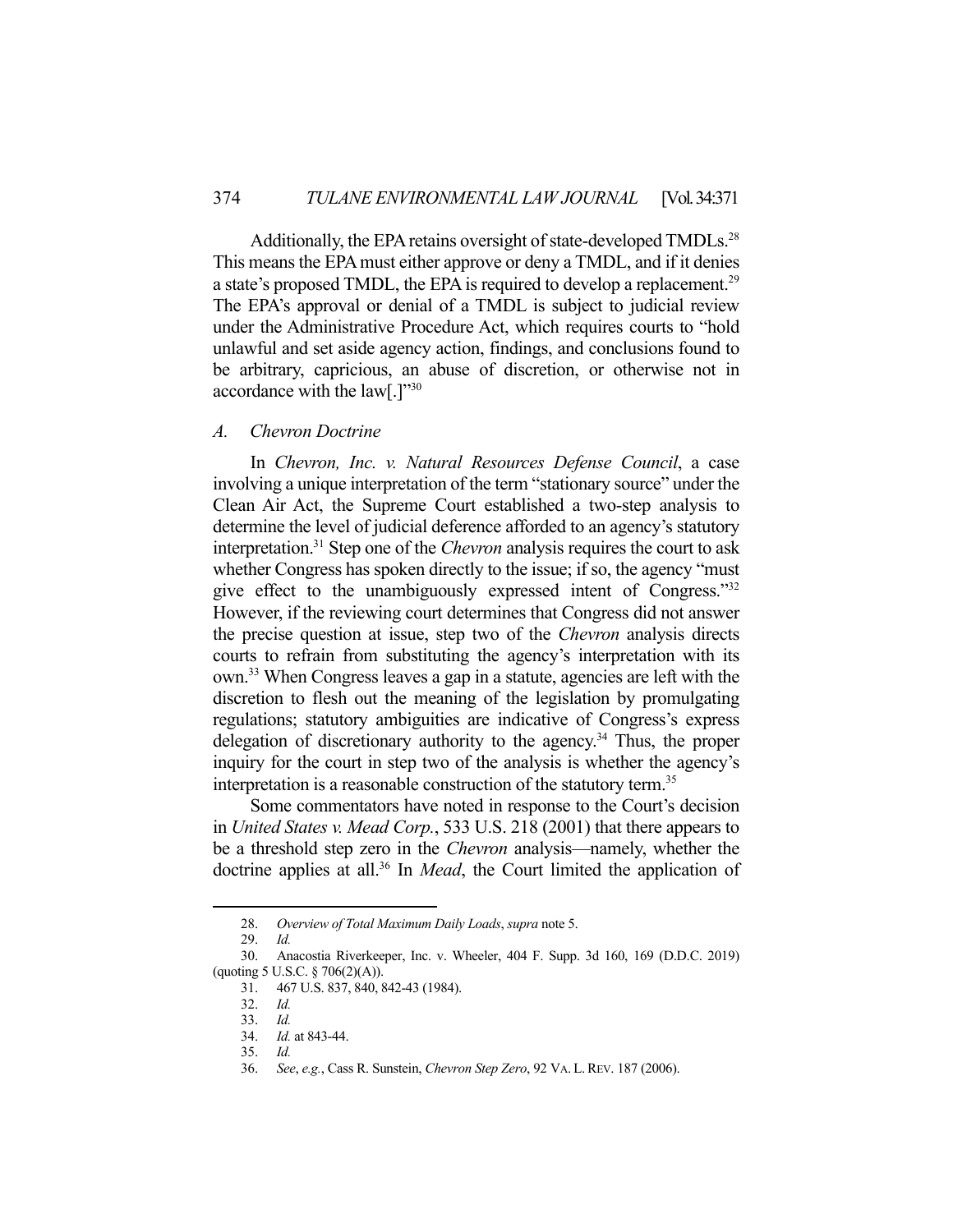*Chevron* to cases in which it appears that "Congress delegated authority to the agency generally to make rules carrying the force of law, and that the agency interpretation claiming deference was promulgated in the exercise of that authority."37

 Recent additions to the Supreme Court have further questioned the applicability of *Chevron*. Justices Brett Kavanaugh and Neil Gorsuch, for example, have both criticized the doctrine, arguing that it is an abandonment of a court's Article III duty to independently interpret the law.38 Kavanaugh and Gorsuch also argue that *Chevron* impermissibly extends the power of the executive beyond constitutional limits.<sup>39</sup> For example, Justice Gorsuch recently broadened step one of *Chevron* in his majority opinion in *Wisconsin Central Limited v. United States*, holding that "in light of the textual and structural clues . . . it's *clear enough* that the term 'money' excludes 'stock,' leaving no ambiguity for the agency to fill."40 This "clear enough" standard aligns with Justice Kavanaugh's approach to statutory ambiguities, as he claims "to be a judge who finds clarity more readily than some of my colleagues but perhaps a little less readily than others . . . I probably apply something approaching a 65-35 rule."41 Such critiques obscure the future of the *Chevron* doctrine, and likely open the door for the Supreme Court to revisit its validity in the near future.

#### *B. Total Maximum Daily Load: An Ambiguous Term?*

 There remains a split in the circuits over whether the term "total maximum daily load" is an ambiguous statutory term that results in agency

 <sup>37.</sup> Dan Farber, *Everything You Always Wanted to Know About the Chevron Doctrine*, LEGAL PLANET (Oct. 23, 2017), https://legal-planet.org/2017/10/23/everything-you-alwayswanted-to-know-about-the-chevron-doctrine/ [https://perma.cc/BA6W-H4ZL?type=image] (quoting *Mead Corp.*, 533 U.S. 218, 226-27 (2001)).

 <sup>38.</sup> Michael McConnell, *Kavanaugh and the "Chevron Doctrine,"* THE HOOVER INSTITUTE: DEFINING IDEAS (July 30, 2018), https://www.hoover.org/research/kavanaugh-andchevron-doctrine [https://perma.cc/S48F-TW54?type=image].

 <sup>39.</sup> *Id.*

 <sup>40. 138</sup> S. Ct. 2067, 2074 (2018) (emphasis added); *see also* Christopher J. Walker, *Gorsuch's "Clear Enough" & Kennedy's Anti-"Reflexive Deference": Two Potential Limits on Chevron Deference*, YALE J. ON REG.: NOTICE & COMMENT (June 22, 2018), https://www. yalejreg.com/nc/gorsuchs-clear-enough-kennedys-anti-reflexive-deference-two-potential-limitson-chevron-deference/ [https://perma.cc/R8L7-D735?type=image].

 <sup>41.</sup> Brett M. Kavanaugh, *Fixing Statutory Interpretation*, 129 HARV. L. REV. 2118, 2137- 38 (2016) (reviewing ROBERT A. KATZMANN, JUDGING STATUTES (2014)).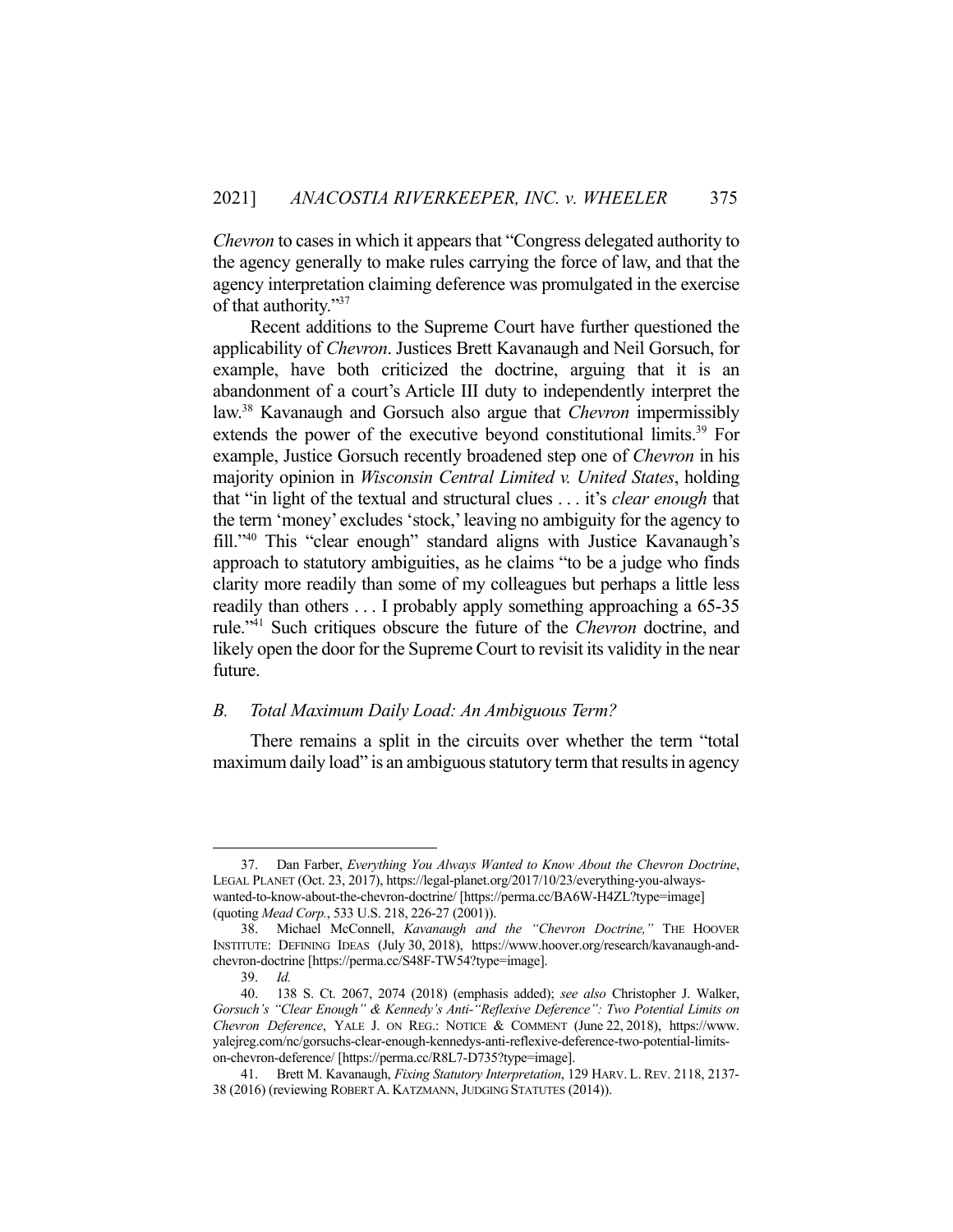deference.42 For example, in *Natural Resources Defense Council v. Muszynski*, the Second Circuit asked whether, under the plain language of the CWA, the term TMDL is susceptible of multiple meanings.<sup>43</sup> The Second Circuit held that the entire term *is* susceptible of a broad range of meanings, so the TMDL in question was not required to be expressed in terms of daily loads.<sup>44</sup> Notably, the court explained that the phrase should be read in the context of the entire Act, requiring the statute to "be interpreted in a way that avoids absurd results."45 As such, the Second Circuit reasoned that the EPA may express TMDLs by "another measure of mass per time," where such measure best serves the purpose of regulating pollutant levels.46 The court remanded the TMDL back to the agency to provide a rationale as to why it was appropriate for the phosphorus TMDL to be expressed in annual terms.<sup>47</sup>

 The D.C. Circuit visited a similar question in the 2006 case, *Friends of the Earth v. EPA*, when the court evaluated the EPA's approval of an annual and a seasonal TMDL for dissolved oxygen and turbidity in the Anacostia River.<sup>48</sup> The D.C. Circuit held that such annual and seasonal TMDLs contravened the plain language of the CWA, which uses the language "total maximum *daily* loads."49 The court reasoned: "Doctors making daily rounds would be of little use of their patients if they appeared seasonally or annually. And no one thinks of '[g]ive us our daily bread' as a prayer for sustenance on a seasonal or annual basis."50 Under the *Chevron* standard, the D.C. Circuit's finding that annual and seasonal TMDLs contradicted the express language of the CWA foreclosed the EPA's interpretation of the Act in approving such TMDLs because Congress was unambiguous in the directive to set *daily* loads.<sup>51</sup> The D.C. Circuit's conclusion in *Friends of the Earth* stands in direct contrast to the Second Circuit's conclusion in *Muszynski*, wherein the court reasoned that Congress provided the EPA with the discretion to express TMDLs in

 <sup>42.</sup> *See* Petition for Writ of Certiorari at 30-31; Am. Farm Bureau Fed'n v. EPA, 136 S. Ct. 1246 (2016) (No. 15-599) (*denying cert.*); *see also* Nat. Res. Def. Council v. Muszynski, 268 F.3d 91, 98-99 (2d Cir. 2001).

 <sup>43. 268</sup> F.3d at 98-99.

 <sup>44.</sup> *Id.*

 <sup>45.</sup> *Id.* at 98 (quoting United States v. Dauray, 215 F.3d 257, 264 (2d Cir. 2000)).

 <sup>46.</sup> *Id.* at 99.

 <sup>47.</sup> *Id.*

 <sup>48.</sup> Friends of the Earth v. EPA, 446 F.3d 140, 143 (D.C. Cir. 2006).

 <sup>49.</sup> *Id.* at 144.

 <sup>50.</sup> *Id.*

 <sup>51.</sup> *Id.* at 145.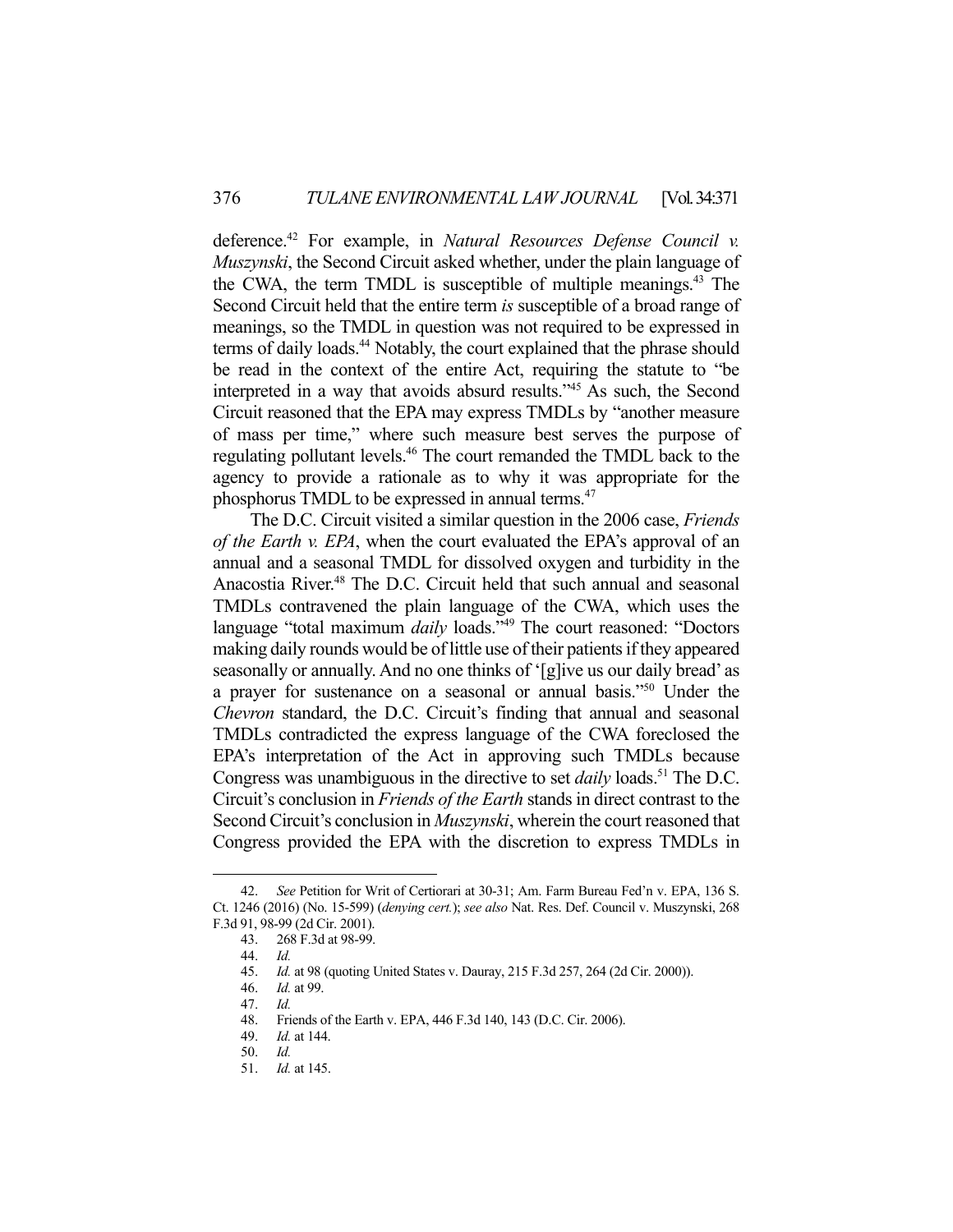periods of time other than by day.52 Subsequent D.C. District Court opinions have ruled that *Friends of the Earth* forecloses out-of-circuit precedents to argue that the term as a whole is susceptible to multiple meanings.<sup>53</sup>

 More recently, the Third Circuit held in the landmark TMDL case *American Farm Bureau Federation v. EPA* that the word "total" is susceptible to multiple meanings and that TMDL is an ambiguous term.<sup>54</sup> In *American Farm Bureau*, the Farm Bureau sued the EPA over the Chesapeake Bay TMDL, alleging that the phrase "total maximum daily load" is unambiguous and therefore requires a TMDL to be expressed as one numeric total.55 The Farm Bureau argued that the unambiguous nature of the phrase foreclosed the EPA's approval of a TMDL that included elements such as allocations of pollution levels among different sources, timeframes for compliance, and assurance provisions.<sup>56</sup> Applying step one of the *Chevron* doctrine, the Third Circuit determined that the word "total" is susceptible to multiple meanings.<sup>57</sup> Thus, the court deferred to the EPA's interpretation because Congress "wanted an expert to give meaning to the words it chose."58 These various answers to the question of whether "total maximum daily load" is ambiguous have ultimately created an unresolved circuit split over whether the EPA's interpretation in these scenarios is entitled to judicial deference.

#### III. COURT'S DECISION

 In the noted case, the D.C. District Court revisited the issue of whether the directive to set total maximum daily loads is ambiguous considering the statutory language in the CWA. The court held that, under the plain language of the CWA, "total maximum daily load" is an unambiguous term that requires states to establish a daily figure which "represents the greatest amount of pollutant that can be discharged into a water body on any given day without causing a violation of the water quality standards."59 As a result, the court reasoned that the District's *E. coli* TMDLs were insufficient because they failed to set a fixed amount of

 <sup>52.</sup> *See* Nat. Res. Def. Council v. Muszynski, 268 F.3d 91, 99 (2d Cir. 2001).

 <sup>53.</sup> Anacostia Riverkeeper, Inc. v. Wheeler, 404 F. Supp. 3d 160, 172 (D.D.C. 2019)

<sup>(</sup>citing Nat. Res. Def. Council v. EPA, 301 F. Supp. 3d 133, 142-43 (D.D.C. 2018)).

 <sup>54.</sup> Am. Farm Bureau Fed'n v. EPA, 792 F.3d 281, 298 (3d Cir. 2015).

 <sup>55.</sup> *Id.* at 287.

 <sup>56.</sup> *Id.* at 295.

 <sup>57.</sup> *Id.* at 298.

 <sup>58.</sup> *See id.*

 <sup>59.</sup> Anacostia Riverkeeper, Inc. v. Wheeler, 404 F. Supp. 3d 160, 172 (D.D.C. 2019).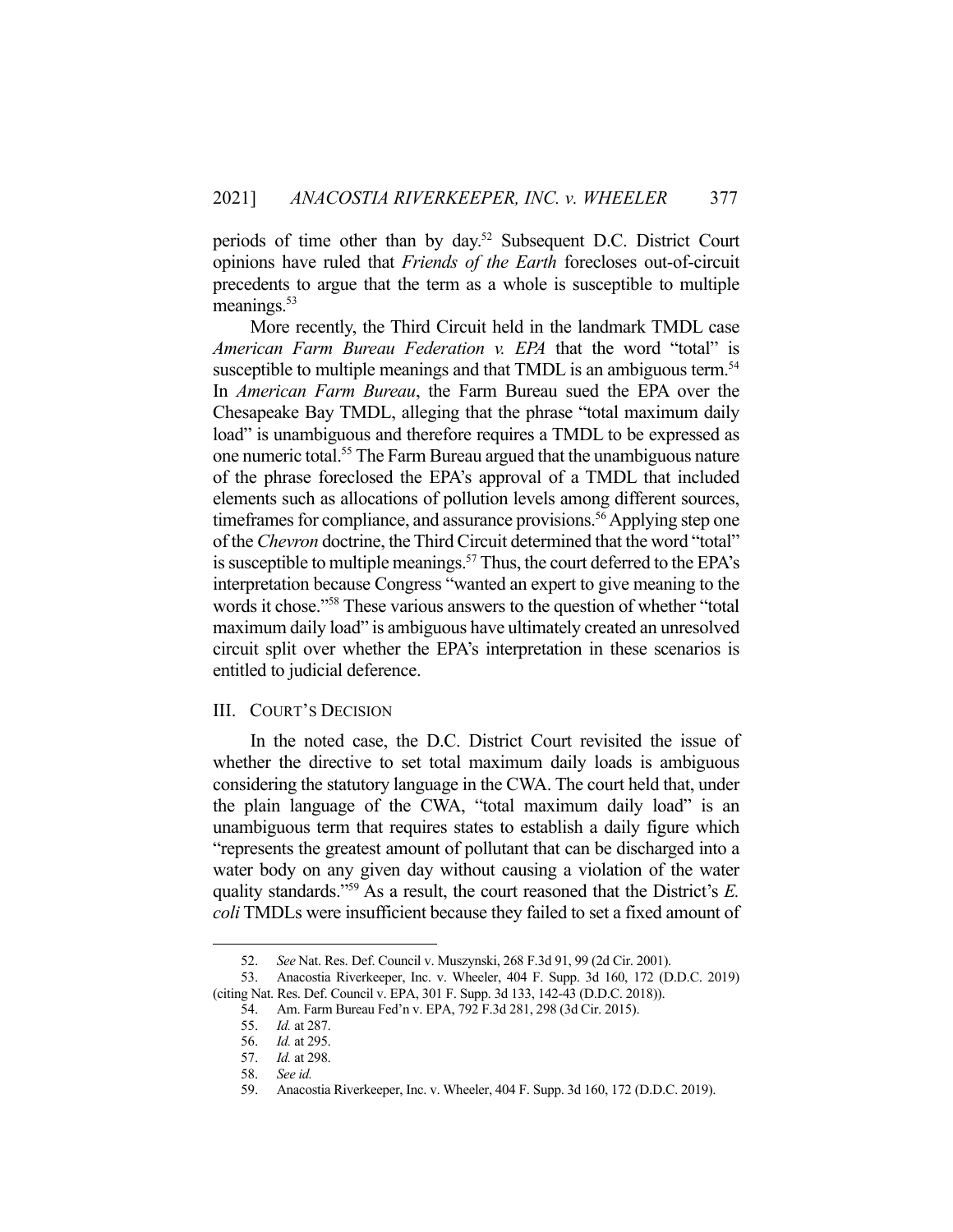a pollutant that can be discharged during one day without violating water quality standards; rather, the TMDLs created a variable maximum daily load modeled off of a thirty-day geometric mean.<sup>60</sup> Finally, the court held that the EPA acted arbitrarily and capriciously in approving the TMDLs because the EPA unreasonably assumed that achievement of numeric water quality criteria would necessarily lead to achievement of narrative criteria.<sup>61</sup>

## *A. The TMDLs Failed to Establish True Total Maximum Daily Loads*

 Under *Chevron*, an agency's interpretation of a statute is entitled to judicial deference if Congress has failed to address the "precise question at issue."62 As such, when a court is asked to interpret the CWA's statutory command, it does not write on a blank slate; if the statutory language is clear, such language must control.<sup>63</sup> Thus, one of the primary issues in the noted case is whether the term "total maximum daily load" is an ambiguous term.<sup>64</sup> Here, the court was bound by D.C. Circuit precedent holding that the plain language of the CWA requires states to set daily pollutant limits for impaired waterbodies.<sup>65</sup> The court further reasoned that each individual word in the phrase has an ordinary, unambiguous meaning, making the phrase as a whole unambiguous $66$ —it requires that pollutant limits be expressed as daily limits.<sup>67</sup> As such, the EPA's rationale for approval was not subject to deference under *Chevron*; rather, Congress's directive controlled the analysis.<sup>68</sup> Given that the EPA's interpretation was not entitled to judicial deference, the court next turned to the issue of whether the District's TMDLs complied with the plain language of the CWA.69 Thus, the question for the court was whether the District's TMDLs

 <sup>60.</sup> *Id.* at 173.

 <sup>61.</sup> *Id.* at 187.

 <sup>62.</sup> *Id.* at 170 (quoting Chevron, Inc. v. Nat. Res. Def. Council, 467 U.S. 837, 842 (1984)).

 <sup>63.</sup> *Id.* at 171.

 <sup>64.</sup> *Id.*

 <sup>65.</sup> *Id.* at 171 (citing Friends of the Earth v. EPA, 446 F.3d 140 (D.C. Cir. 2006)).

 <sup>66.</sup> *Id.* at 171-72 ("'Load' is similarly unambiguous, representing 'the quantity that can be . . . carried at one time by an often specified means of conveyance' or 'a measured quantity of a commodity fixed for each type of carrier[.]'") (quoting *Load*, WEBSTER'S THIRD NEW INTERNATIONAL DICTIONARY 1325 (2002)).

 <sup>67.</sup> *Id.* at 172-73 (citing Anacostia Riverkeeper, Inc. v. Jackson, 713 F. Supp. 2d 50, 51 (D.D.C. 2010)).

 <sup>68.</sup> *Id.* at 170 (citing Chevron, Inc. v. Nat. Res. Def. Council, 467 U.S. 837, 842-43(1984)). 69. *Id.* at 173.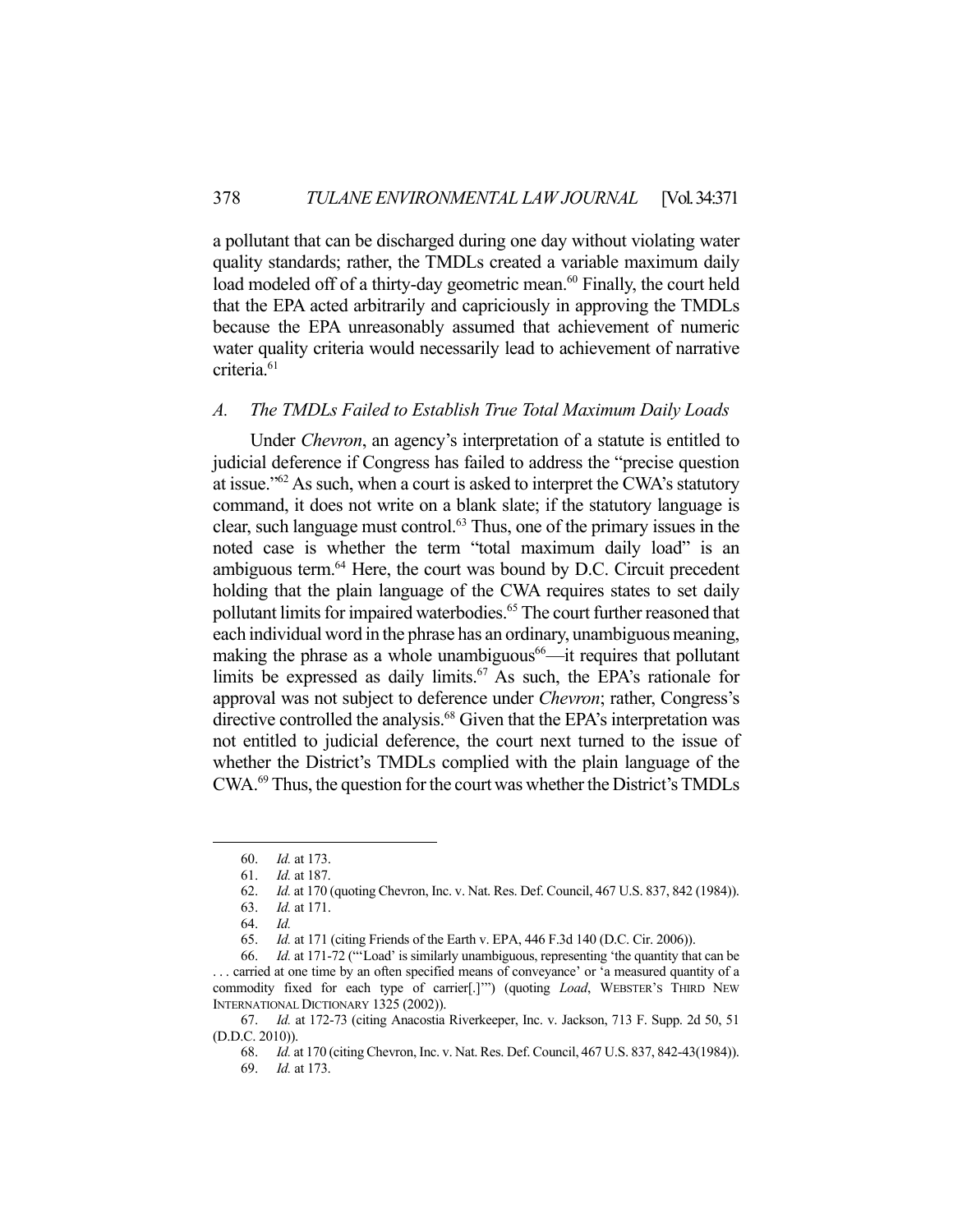actually expressed maximum  $E$ . *coli* pollutant limits in daily terms.<sup>70</sup> The TMDLs were calculated based on the District's numeric water quality criteria for *E. coli* that set a maximum 126 MPN/100mL geometric mean of five water samples taken over a thirty-day period.<sup>71</sup> The "Daily max" figure, which served as the District's supposed daily expression, was based on modeled loads of *E. coli* predicted to meet the established 30-day geometric mean.72 Thus, the court explained, the maximum is not expressed in any fixed term, "but can vary day to day based on previous days' discharges."73 Here, the court found an analogy instructive.

 The court asked the parties to "[i]magine a family seeking to rein in its spending. To that end, it budgets \$500 a month for groceries. But it keeps blowing past that cap, so it ties itself to the mast: it sets a daily maximum of \$30 to help achieve the \$500 monthly budget."<sup>74</sup> The court further explained that the family knows it cannot spend that much each day without blowing the \$500 budget, but "it wants to make sure the occasional steak night doesn't get out of hand."75 Using this analogy, the court turned to the EPA's argument and stated:

 [The EPA] insists that, because the \$500 monthly budget is always met, the family necessarily has a variable daily maximum. Simply subtract the previous 29 days' spending from \$500 and see what remains. True enough, but the \$500 budget is not met because of any daily maximum; instead, it is met through adherence to separate *non-daily* caps. EPA's approach would allow the family to set a *weekly* maximum of \$200 to achieve its \$500 monthly budget, and then used that achievement to say that a variable *daily* maximum always exists—perhaps \$10, perhaps \$30, perhaps \$70.76

 Such an approach, the court reasoned, "turns the CWA's requirement on its head."77 In direct contrast to the requirement that the number represent a daily maximum of effluent that can still achieve the monthly budget, the EPA did not consider the TMDLs' daily expressions to be "never-to-be-exceeded-on-a-daily-basis" targets or figures.<sup>78</sup> The EPA

 <sup>70.</sup> *Id.*

 <sup>71.</sup> *Id.*

 <sup>72.</sup> *Id.* at 169 (citing EPA No. 0013939).

 <sup>73.</sup> *Id.* at 173.

 <sup>74.</sup> *Id.* at 174.

 <sup>75.</sup> *Id.*

 <sup>76.</sup> *Id.*

 <sup>77.</sup> *Id.*

 <sup>78.</sup> *See id.* at 176 (quoting EPA No. 0013939); *see also id.* at 171 ("'Maximum' means . . . 'an upper limit allowed by law or other authority' or 'the greatest quantity or value attainable in a given case.'") (quoting *Maximum*, BLACK'S LAW DICTIONARY (6th ed. 1990)).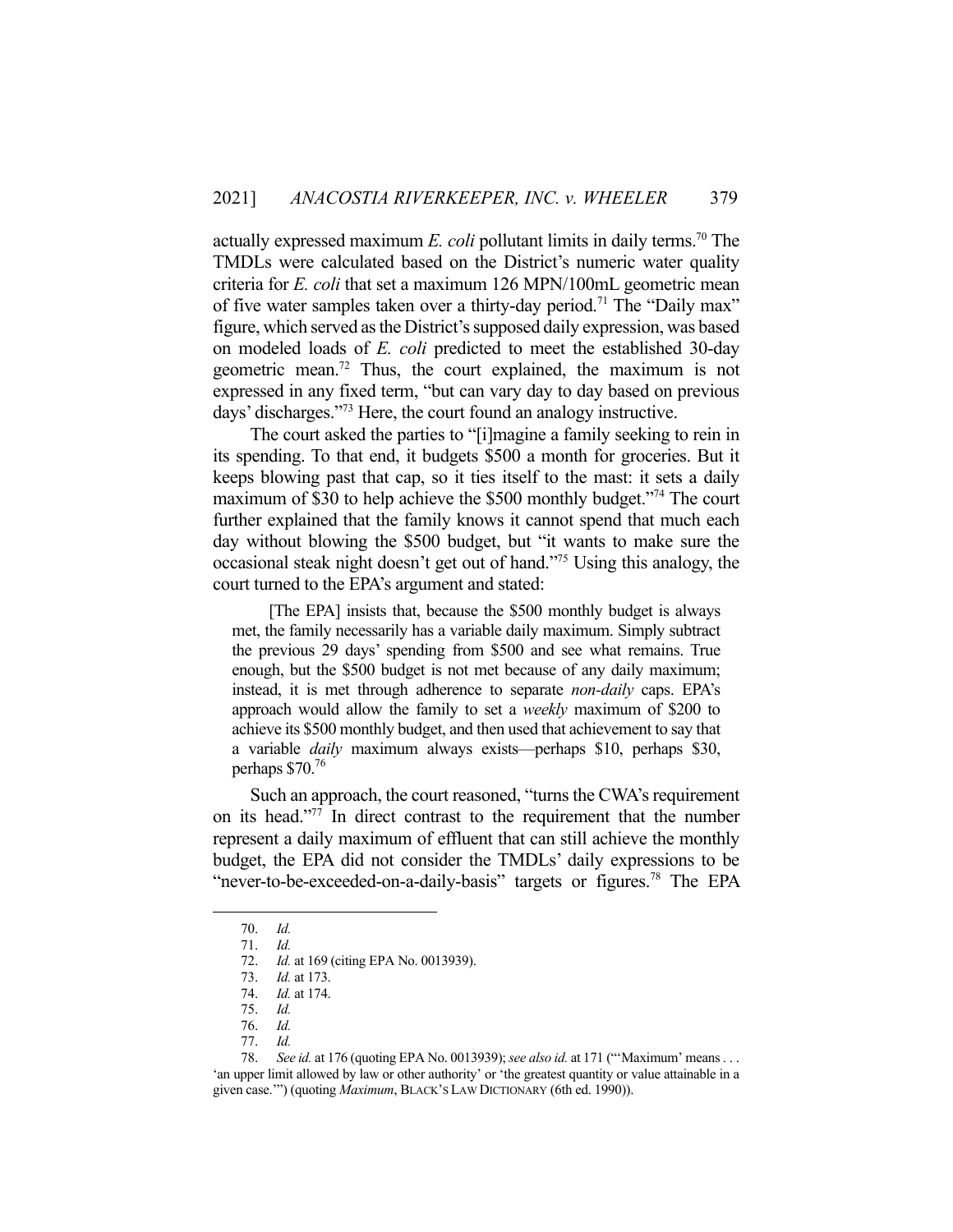further discounted "the assumption that the TMDLs' [allocations] set a maximum or ceiling on *E. coli* loads during any given 24-hour period."<sup>79</sup> As the court explained, this interpretation does not comport with the plain language of the CWA.<sup>80</sup> Under the CWA, when a state fails to meet water quality standards, it must develop and implement TMDLs, which in turn must be incorporated into NPDES permits.<sup>81</sup> If a TMDL sets a variable maximum in lieu of a fixed maximum, then there is functionally no difference between the statutorily imposed TMDL process and the previous scenario wherein the state failed to meet water quality standards.<sup>82</sup> As a result, the court ruled that the TMDLs were not set in accordance with the Act because the TMDLs' variable maximum failed to follow the congressional directive under the CWA.<sup>83</sup>

 The court further analyzed the impact its ruling would have on the permitting process.84 First, the court rejected the EPA's contention that the underlying water quality standard is not suitable for daily pollutant limitations, reasoning that the courts are not the proper venue to resolve this matter<sup>85</sup> because the CWA gives the EPA Administrator discretion to choose which pollutants are subject to  $\text{TMDLs}^{86}$  and if the EPA thinks that a particular pollutant is not best regulated by the setting of a daily maximum, it can change that through the regulatory scheme imposed by Congress.87 The court also rejected DC Water's argument that its ruling would undo a decade of TMDL development and investment.<sup>88</sup> This rejection was due in part to the EPA's position that the holding in *Friends of the Earth v. EPA* does not require changes to permitting because current regulations "do not necessitate permits and TMDLs to be mirror images of one another."89 Additionally, the court reasoned that because permits are designed to achieve water quality standards, facilities presumably are already complying with the maximum daily load.<sup>90</sup> Otherwise, the

 <sup>79.</sup> *Id*. at 170 (quoting EPA No. 0013939).

 <sup>80.</sup> *See id.* at 174.

 <sup>81.</sup> *Id.* at 175; *see also* 33 U.S.C. § 1313(d)(1)(A), (C).

 <sup>82.</sup> *See Wheeler*, 404 F. Supp. 3d at 174 ("The situation would be no different if these daily expressions in the TMDLs did not exist at all.").

 <sup>83.</sup> *See id.*

 <sup>84.</sup> *See id.* at 180.

 <sup>85.</sup> *See id.*

 <sup>86.</sup> *Id.*; *see* 33 U.S.C. § 1313(d)(1)(C).

 <sup>87.</sup> *Wheeler*, 404 F. Supp. 3d at 180.

 <sup>88.</sup> *Id.*

 <sup>89.</sup> *Id.* at 181.

 <sup>90.</sup> *Id.*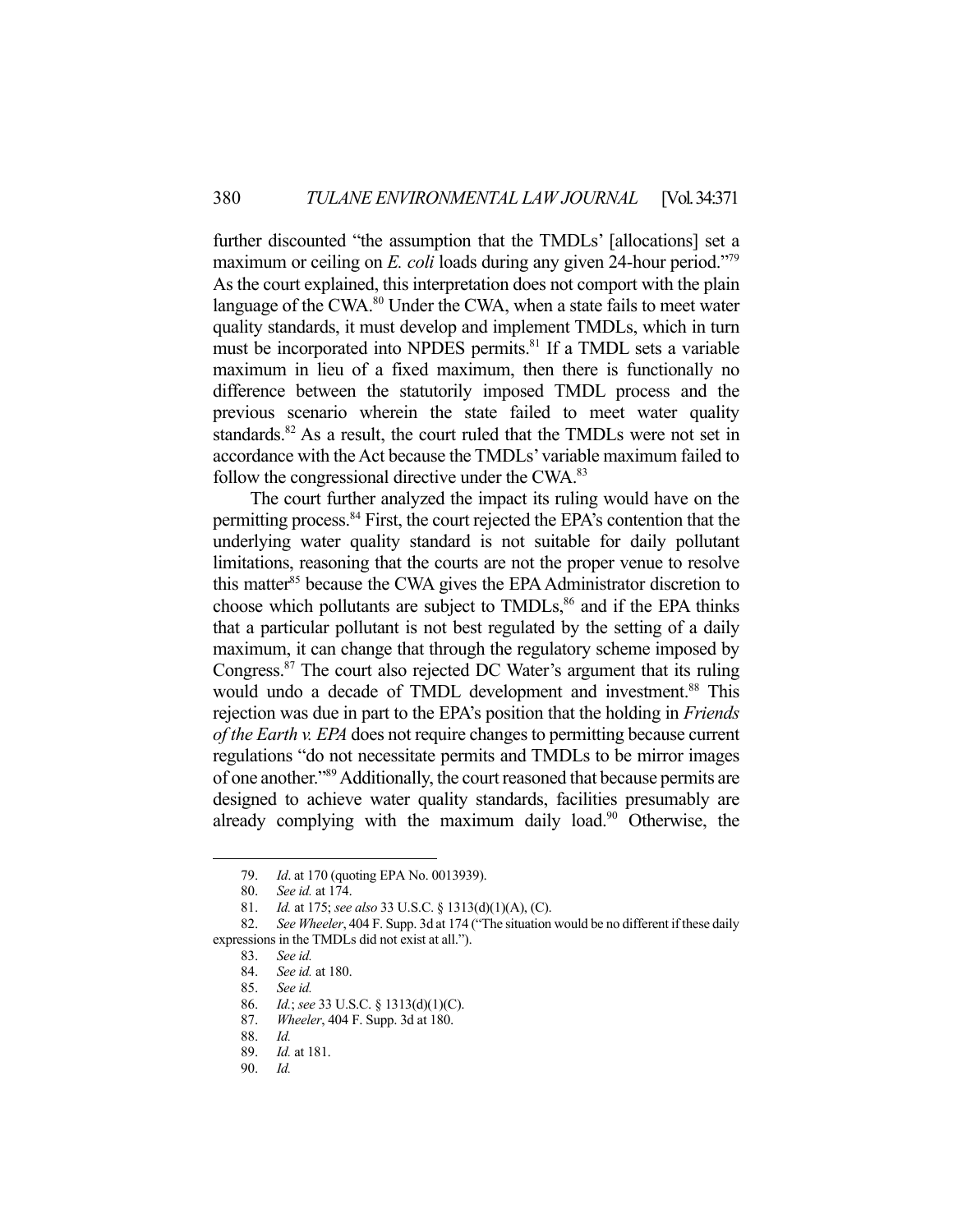maximum allocation is too low or current pollution controls are insufficient to achieve water quality standards.<sup>91</sup> Thus, the court granted the plaintiffs summary judgment on the issue of whether the TMDLs imposed a daily maximum as required by the CWA, holding that the TMDLs were insufficient under the plain language of the Act. $92$ 

# *B. The TMDLs Failed to Achieve All Applicable Water Quality Standards*

 The plaintiffs in the noted case also challenged approval of the TMDLs on the basis that such TMDLs failed to achieve underlying water quality standards.<sup>93</sup> Under the CWA, Congress requires TMDLs to be established "at a level necessary to implement applicable water quality standards."<sup>94</sup> Here, the plaintiffs alleged that the EPA acted arbitrarily and capriciously when determining "that achievement of the 30-day geometric mean numeric standard sufficed to achieve the two narrative criteria."95 The court reasoned that, while achievement of the numeric criteria is *necessary* to achieve underlying designated uses, it is not *sufficient*. 96 Rejecting the notion that numeric criteria can serve as a proxy for satisfaction of narrative criteria, the court noted, "[t]he narrative criteria at issue are not only measurable but have to be measured."97 As a result, the court ruled that the EPA acted arbitrarily and capriciously in concluding that the District's TMDLs achieved underlying narrative water quality criteria.98 Additionally, the court determined that the proper remedy would be to stay the vacatur of the TMDL for one year to give the EPA time to revise its TMDLs, reasoning that it is better to have the inadequate TMDLs in place "than no limits at all."<sup>99</sup>

#### IV. ANALYSIS

 The noted case presents a number of complex issues of law, most of which hinge on the fate of the *Chevron* doctrine.<sup>100</sup> In accordance with step one of the *Chevron* analysis, which asks whether Congress has spoken to

 <sup>91.</sup> *Id.*

 <sup>92.</sup> *Id.* at 189.

 <sup>93.</sup> *Id.* at 185.

 <sup>94.</sup> *Id.* at 165 *(quoting* 33 U.S.C. § 1313 (d)(1)(C)).

 <sup>95.</sup> *Id.* at 186.

 <sup>96.</sup> *Id.*

 <sup>97.</sup> *Id.* at 187.

 <sup>98.</sup> *Id.*

 <sup>99.</sup> *Id.* at 189.

 <sup>100.</sup> *See generally* Chevron, Inc. v. Nat. Res. Def. Council, Inc. 467 U.S. 837 (1984).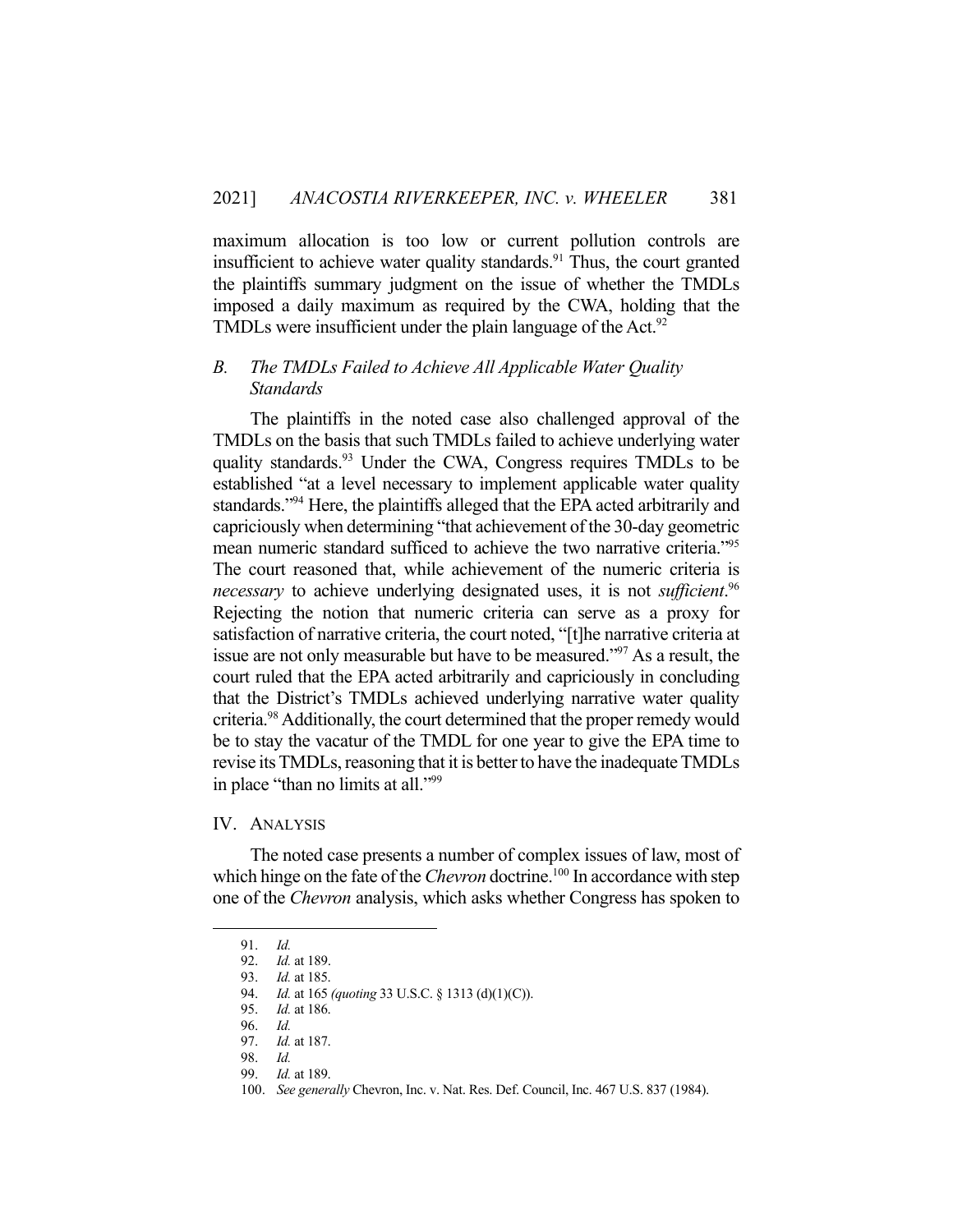the precise question at issue,101 the court in *Anacostia Riverkeeper* was required to examine whether Congress spoke to the issue of whether calculating TMDLs based on average flow rates is permissible.<sup>102</sup> Unlike other courts, the D.C. District Court saw no opportunity for ambiguity in Congress's directive to set a maximum daily load.<sup>103</sup> However, TMDLs involve complex questions of science and analytics, as illustrated by the noted case.<sup>104</sup> These TMDLs were developed over the course of a decade, undergoing several revisions and public comment periods.<sup>105</sup> The EPA determined that the best way to regulate the particular pollutant, *E. coli*, was primarily through annual and monthly loads.<sup>106</sup> Arguably, this is the exact kind of deference *Chevron* is meant to afford.<sup>107</sup> However, the court's response to this line of argument is persuasive—Congress included a provision in the CWA that grants the EPA Administrator discretion to determine which pollutants are subject to TMDLs.108 If *E. coli* is so illsuited to be regulated by a daily maximum, Congress explicitly gave the EPA a way to avoid setting a daily pollutant limit that does not require distorting the statutory language in the CWA.

 This line of reasoning could lead to a decrease in environmental protection. For example, in *Natural Resources Defense Council v. EPA*, the D.C. District Court vacated a TMDL for trash because it required the removal of trash.<sup>109</sup> The court reasoned that removal of a pollutant is not consistent with the term "load" in "total maximum daily load" because the term implies that "an amount of matter . . . is introduced into a receiving water."<sup>110</sup> Accordingly, the court ruled that this TMDL ran contrary to the plain language of the CWA.111

 Additionally, in jurisdictions where the issue of TMDLs' ambiguity is unresolved, such ambiguity could potentially be a powerful tool for

 <sup>101.</sup> *Id.* at 842.

 <sup>102.</sup> *Wheeler*, 404 F. Supp. 3d at 172.

 <sup>103.</sup> *Id.* at 171.

 <sup>104.</sup> *See id.* at 173.

 <sup>105.</sup> *Id.* at 166-67, 180.

 <sup>106.</sup> *Id.* at 180.

 <sup>107.</sup> *See* Am. Farm Bureau Fed'n v. EPA, 792 F.3d 281, 296 (3d Cir. 2015) ("[T]he Supreme Court has held that *Chevron* deference is appropriate where an agency is charged with administering a complex statutory scheme requiring technical or scientific sophistication.") (citing Nat'l Cable & Telecomm. Ass'n v. Brand X Internet Servs., 545 U.S. 967, 1002-03 (2005)).

 <sup>108.</sup> *Id.* at 297.

 <sup>109. 301</sup> F. Supp. 3d 133, 145 (D.D.C. 2018).

 <sup>110.</sup> *Id.* at 141-42 (quoting 40 C.F.R. § 130.2(e) (1989)).

 <sup>111.</sup> *Id.* at 142.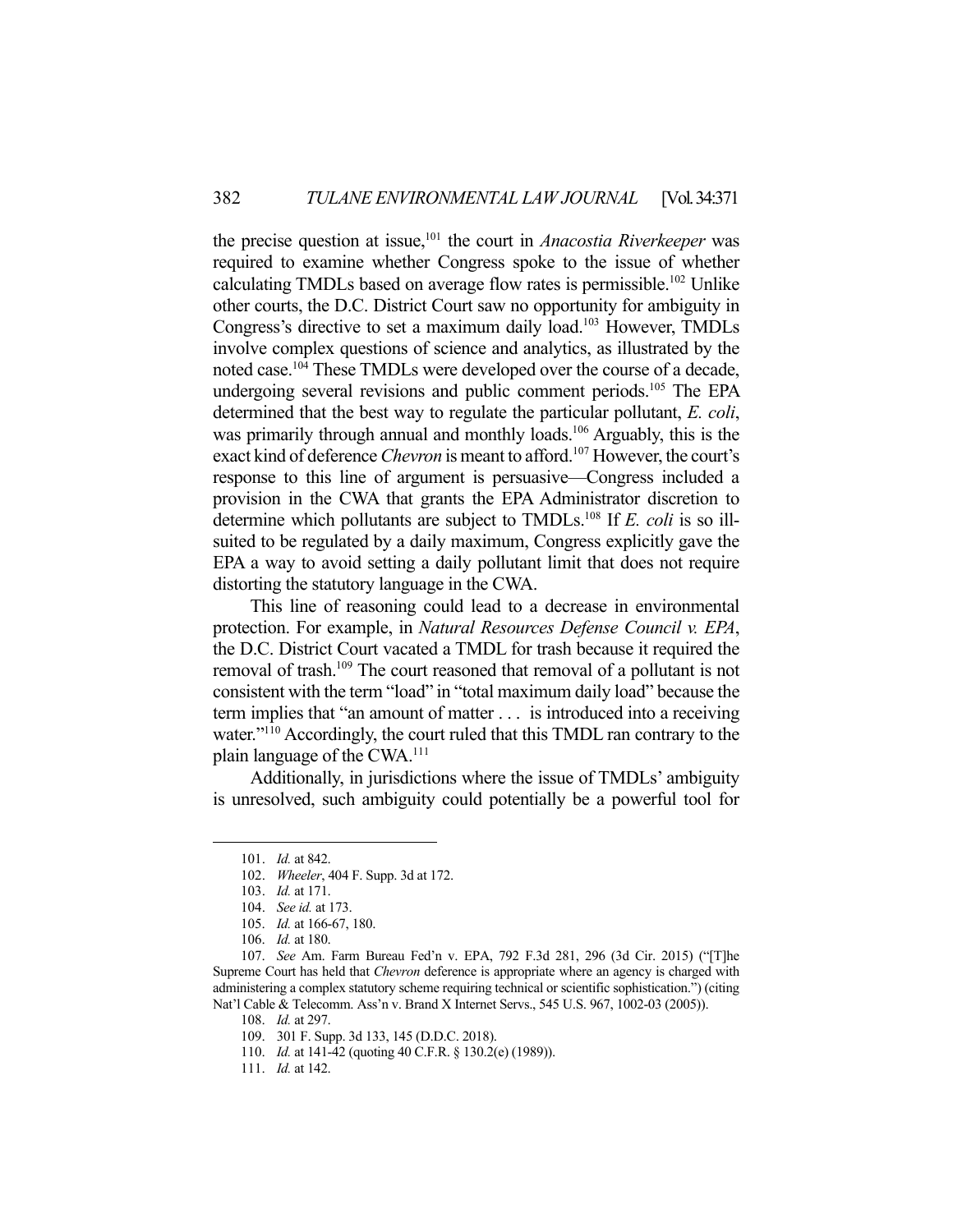regulated entities. For instance, in *American Farm Bureau*, the plaintiffs were agricultural interest groups who wanted the TMDL vacated on the basis of the CWA's unambiguous requirements.<sup>112</sup> They alleged that controls such as compliance schedules were precluded because TMDLs are required to be expressed in one numerical daily total.<sup>113</sup> If the court had agreed and concluded that the term was unambiguous, the case could have foreclosed the inclusion of critical pollution control mechanisms within the TMDL regime. In contrast, the D.C. District's approach in the noted case leads to better environmental protection.<sup>114</sup> Under the District's 2014 *E. coli* TMDL, a facility would have been able to meet the TMDL by achieving compliance the 30-day geometric mean; this would allow a facility to release a concentrated amount of pollution in a short timeframe, so long as that facility reduces discharges for the rest of the month.<sup>115</sup> Such a result would contravene the goals envisioned by Congress in imposing a total maximum daily load for impaired waterbodies.

#### V. CONCLUSION

 The noted case presents a curious question at the intersection of the *Chevron* doctrine and the CWA's scheme of cooperative federalism: Did Congress leave room for interpretation in its directive to develop TMDLs? The future of the TMDL program rests on this question of statutory interpretation and, notably, a doctrine that newer Supreme Court justices have criticized as unconstitutional.<sup>116</sup> The noted case only deepens the circuit split over whether the term "total maximum daily load" is ambiguous by ruling that the term forecloses a variable daily maximum.<sup>117</sup> The D.C. District's conclusion stands in contrast to decisions by other courts that have upheld the EPA's approval of non-daily TMDLs on the basis of agency deference.<sup>118</sup> If the Supreme Court chooses to settle this dispute, the result will almost certainly be contingent on how Justices Kavanaugh and Gorsuch—and newly appointed Justice Amy Coney Barrett—interpret the *Chevron* doctrine. If it is held to be an ambiguous term, environmental agencies will have more leniency in administering an

 <sup>112.</sup> *Am. Farm Bureau Fed'n*, 792 F.3d at 294.

 <sup>113.</sup> *Id.*

 <sup>114.</sup> *See* Anacostia Riverkeeper, Inc. v. Wheeler, 404 F. Supp. 3d 160 (D.D.C. 2019).

 <sup>115.</sup> *See id.* at 173.

 <sup>116.</sup> *See* McConnell, *supra* note 38.

 <sup>117.</sup> *Wheeler*, 404 F. Supp. 3d at 171-72.

 <sup>118.</sup> *See, e.g.*, Nat. Res. Def. Council v. Muszynski, 268 F.3d 91, 98-99 (2d Cir. 2001) ("We are not prepared to say Congress intended that such far-ranging agency expertise be narrowly confined in application to regulation of pollutant loads on a strictly daily basis.").